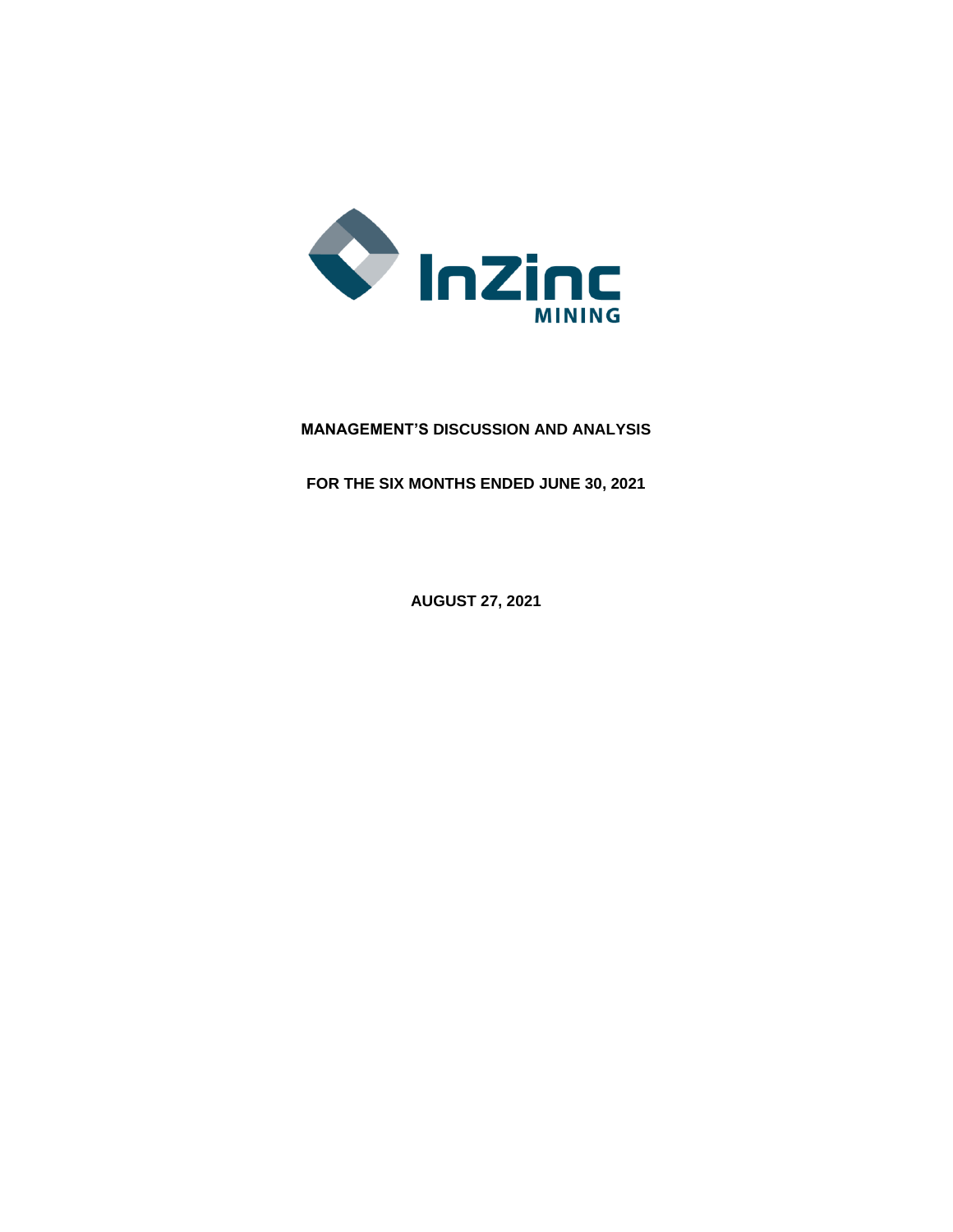### **Description of Management's Discussion and Analysis**

The purpose of this Management's Discussion and Analysis ("MD&A") is to explain management's point of view regarding the past performance and future outlook of InZinc Mining Ltd. (the "Company"). This report also provides information to improve the reader's understanding of the condensed interim consolidated financial statements and related notes for the six months ended June 30, 2021 as well as important trends and risks affecting the Company's financial performance and should therefore be read in conjunction with the audited consolidated financial statements of the Company for the year ended December 31, 2020. Those financial statements are prepared in accordance with International Financial Reporting Standards ("IFRS") as issued by the International Accounting Standards Board. All amounts in the financial statements and in this MD&A are expressed in Canadian dollars, unless otherwise indicated. The following discussion is dated and current as of August 27, 2021. This MD&A contains forward-looking information and statements which are based on the conclusions of management. The forwardlooking information and statements are only made as of the date of this MD&A.

The Company's certifying officers, based on their knowledge, having exercised reasonable diligence, are also responsible to ensure that these filings do not contain any untrue statement of a material fact or omit to state a material fact required to be stated or that is necessary to make a statement not misleading in light of the circumstances under which it was made, with respect to the period covered by these filings, and these financial statements together with the other financial information included in these filings. The Board of Directors approves the financial statements and MD&A and ensures that management has discharged its financial responsibilities. The Board's review is accomplished principally through the Audit Committee, which meets periodically to review all financial reports, prior to filing.

Additional information on the Company is available on SEDAR and at the Company's website, www.inzincmining.com.

### **Forward-Looking Statements**

Certain disclosures contained in this MD&A may constitute forward-looking information. This is information regarding possible events, conditions or results of operations of the Company that is based upon assumptions about future economic conditions and courses of action which is inherently uncertain. All information other than statements of historical fact may be forward-looking information.

Forward-looking information is subject to a variety of risks and uncertainties which could cause actual events or results to differ from those reflected in the forward-looking statements, including, without limitation, risks and uncertainties relating to the interpretation of drill results and the estimation of mineral resources, the geology, grade and continuity of mineral deposits; the outbreak of an epidemic or a pandemic, including the recent outbreak of the novel coronavirus (COVID-19), or other health crisis and the related global health emergency affecting workforce health and wellbeing; and the possibility that future exploration and development results will not be consistent with the Company's expectations. Some other risks and factors which could cause results to differ materially from those expressed in the forward-looking information contained in this MD&A are described under the heading "Risks and Uncertainties".

Readers are cautioned that any such listings of risks are not, and in fact cannot be, complete. Although the Company has attempted to identify important factors that could cause actual events and results to differ materially from those described in the forward-looking information, there may be other factors that cause events or results to differ from those intended, anticipated or estimated. The Company believes the expectations reflected in the forward-looking information are reasonable but no assurance can be given that these expectations will prove to be correct and readers are cautioned not to place undue reliance on forward-looking information contained in this MD&A.

The forward-looking information contained in this MD&A is provided as of the date hereof and the Company undertakes no obligation to update publicly or revise any forward-looking information, whether as a result of new information, future events or otherwise, except as otherwise required by law. All of the forward-looking information contained in this MD&A is expressly qualified by this cautionary statement.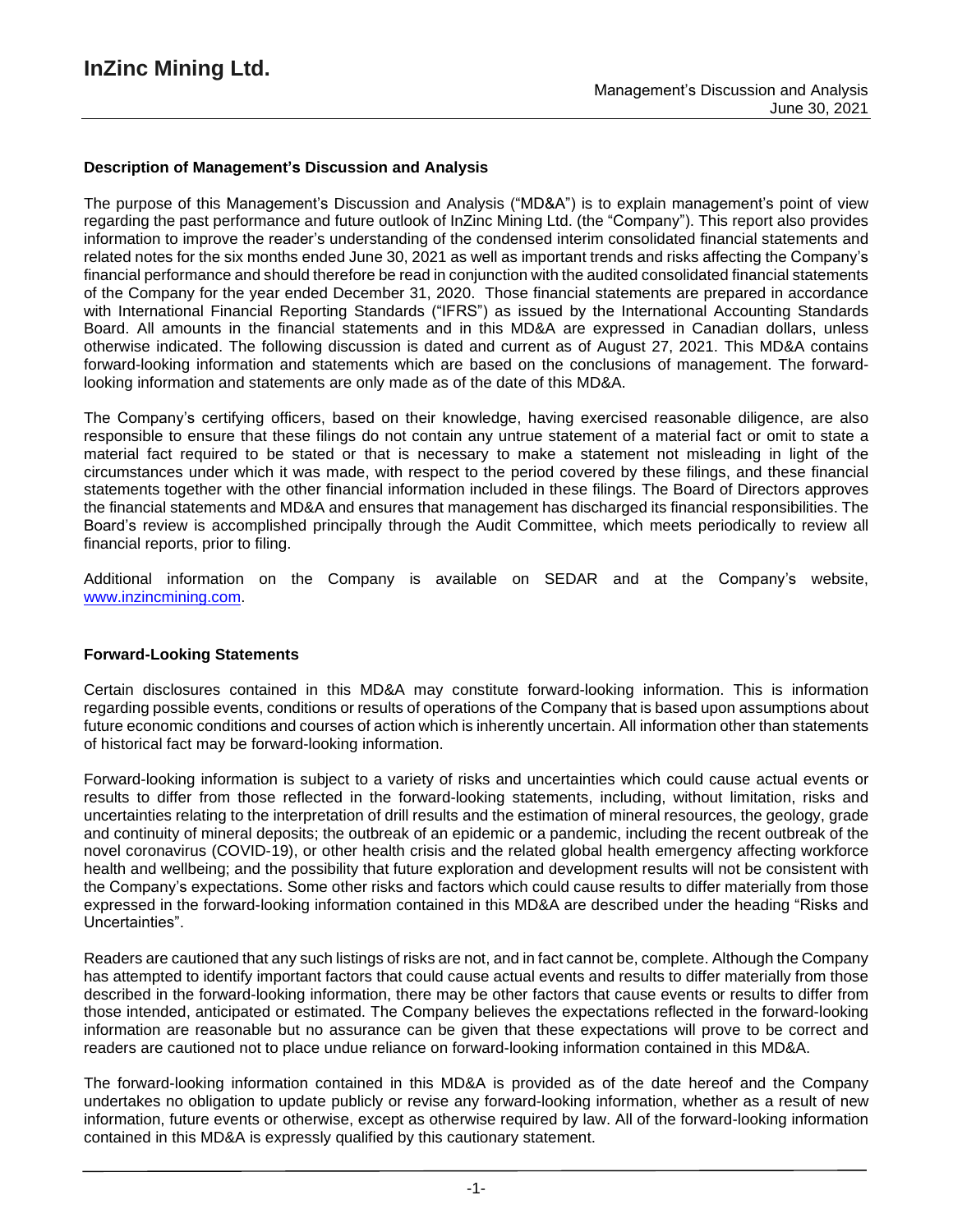### **Description of Business**

The Company is incorporated under the Canada Business Corporations Act and is listed on the TSX Venture Exchange ("TSX-V") under the trading symbol IZN. It was renamed from Lithic Resources Ltd. on February 18, 2014. The principal business of the Company is the acquisition, exploration and development of mineral properties ("exploration and evaluation assets"), either solely or through joint ventures and options.

To date the Company has not generated any revenues.

### **Discussion of Operations**

The Company currently holds two active mineral properties at varying stages of exploration and advancement. The Company's West Desert Zinc Property (100% interest) ("West Desert"), formerly known as the Crypto Zinc Property, is located in western Utah and the early stage Indy Zinc Property (100% option) ("Indy") is located in central British Columbia. Both properties are well located for potential development with proximal access to power, roads and rail infrastructure. In addition to exploring its existing properties, the Company is engaged in a continuing review of other properties and projects for possible acquisition.

In 2014, the Company announced the results of a positive Preliminary Economic Assessment ("PEA") on the Company's West Desert ("WD") deposit located approximately 160 km south west of Salt Lake City, Utah. The PEA, based on conventional bulk underground mining and processing, estimated an after-tax NPV (8%) of US\$258 million and IRR of 23% over a 15-year mine life assuming base case long term metal prices (*US\$; zinc = \$1 /lb, copper =* \$3/lb, iron = \$105/t, indium = \$600/kg, silver = \$21/oz, gold = \$1,300/oz). The 2014 PEA outlined an indicated resource of 13.0 million tonnes grading 2.16% zinc, 0.23% copper, 33 g/t indium and 48% magnetite, plus an inferred resource of 46.0 million tonnes grading 1.76% zinc, 0.22% copper, 24 g/t indium and 48% magnetite. The 2014 PEA highlighted continued exploration as an integral part of further work leading to a Prefeasibility Study at West Desert.

For additional information on the West Desert PEA please refer to the Company's press release dated April 1, 2014 and the Company's report entitled "Technical Report on the West Desert Zinc-Copper-Indium-Magnetite Project, Preliminary Economic Assessment, Juab County, Utah" at [www.inzincmining.com](http://www.inzincmining.com/) or [www.sedar.com.](http://www.sedar.com/)

Indy is located approximately 100 km southeast of the city of Prince George, the major hub for transportation and heavy industry in central BC. The property consists of approximately 11,000 hectares covering a 25 km strike of Cambrian to Mississippian aged sedimentary rock formations prospective for sedimentary hosted zinc deposits.

West Desert and Indy are at the exploration stage and have not generated any revenues. At June 30, 2021, the Company had not yet achieved profitable operations and has a deficit of \$16,970,110 (December 31, 2020 - \$17,171,397).

Since the Company's properties are at the exploration stage, it does not have operations or operating results in the conventional use of the terms. The Company's financial success will ultimately be dependent upon finding economically recoverable mineral reserves, confirmation of its interest in those reserves and its ability to obtain the necessary financing to profitably produce those reserves. Further information on the Company's properties can be found on the Company's website at [www.inzincmining.com.](http://www.inzincmining.com/)

Wayne Hubert, the Company's CEO, has announced he will be stepping down. To ensure a seamless transition, Wayne will continue as CEO and will remain an active board member.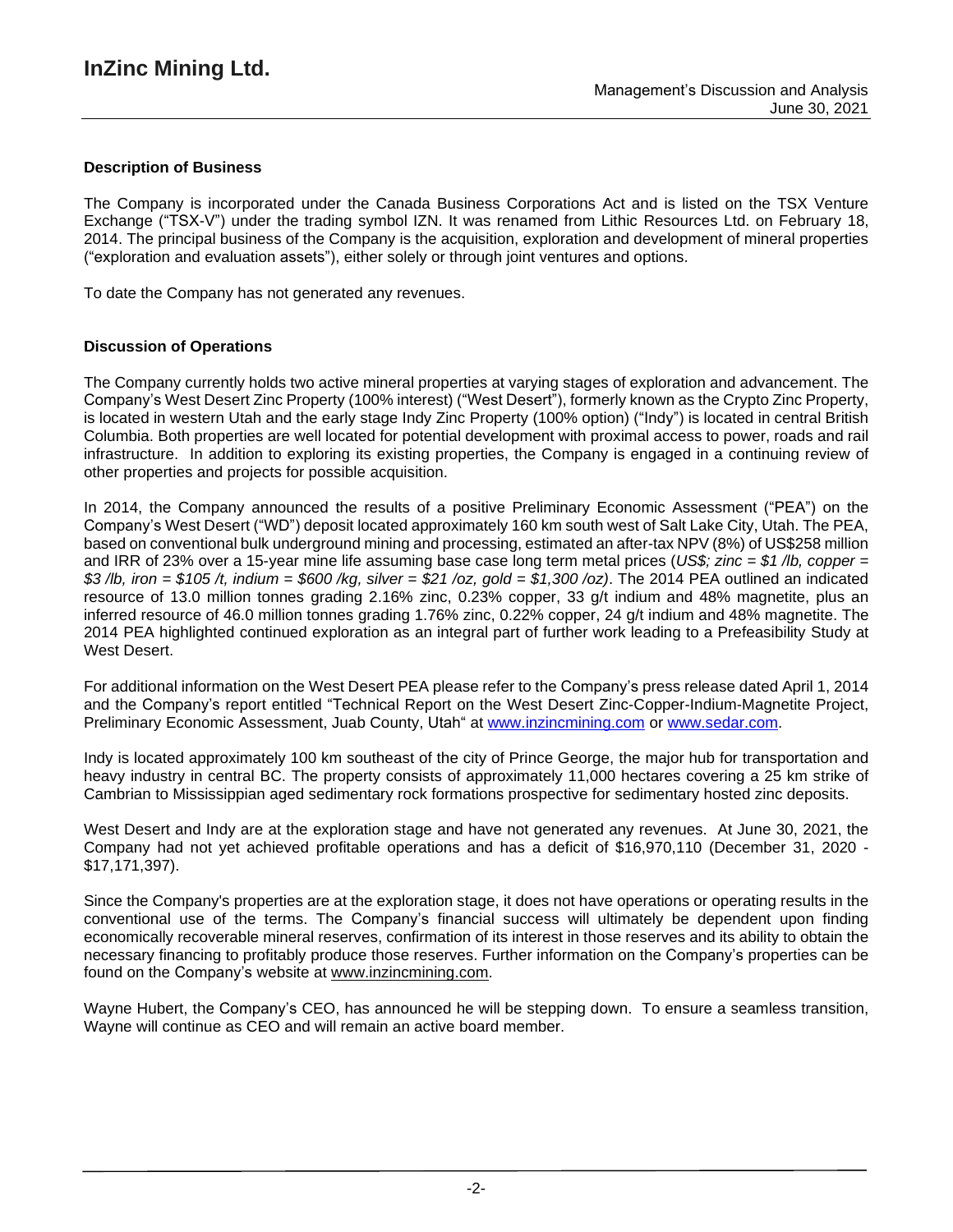### **Mineral Properties**

### West Desert

West Desert (100%), located in northwestern Utah, is an advanced stage zinc-copper-indium-iron deposit which is open for expansion. A Preliminary Economic Assessment (PEA) completed in 2014 returned positive results and concluded that resource additions, particularly in shallower areas, could further improve the economics of the project. In 2018, drilling discovered new mineralization to the immediate west of the WD deposit including intersections of 15.4 m grading 6.3% Zn, 0.1% Cu, 67 g/t In and 6.8 m grading 16.5% Zn, 0.3% Cu, 60 g/t In, 14 g/t Ag. Additional drilling is required to delineate this important new mineralization.

In May of 2005, the Company signed an agreement to purchase a 100% interest in the Property from EuroZinc Mining Corporation ("EuroZinc") in exchange for 1,500,000 shares and \$25,000 in cash. Certain claims comprising the Property are subject to a 1.5% net smelter returns royalty ("NSR") and a future cash payment (\$1,000,000 upon completion of financing necessary for production) currently held by Osisko Gold Royalties Ltd. (formerly Vaaldiam Mining Ltd). Since the 2005 acquisition from EuroZinc, the Company has acquired, either wholly or in part, several additional claims.

West Desert comprises 4,258 acres and is located about 160 km southwest of Salt Lake City. Early mining activity includes the historic Fish Springs Mining District from which recorded production of 2,700,000 oz of silver occurred from the late 19th century through the mid-1950's. These high-grade silver-lead replacement deposits produced about 20,300 tons grading 128 ounces silver per ton (4,389 gpt) and 44% lead. To the west of these workings, the larger WD deposit was discovered in the 1960's and was originally explored for its iron potential. Drilling campaigns in the 1980's, 1990's and by the Company in 2007 - 2008 subsequently outlined the large zinc resources currently hosted in the WD deposit. The property is crossed by a power-line, is easily accessible by road and has railheads within 90 km.

The WD deposit is a significant carbonate replacement deposit, similar in many respects to the deposits comprising the world class Bingham, Park City and Tintic mining districts located some 130 km to the east. Zinc mineralization at West Desert is concentrated in two contiguous zones, known as the Main and Deep (CRD) Zones hosted in a sequence of Cambrian to Ordovician carbonate rocks cut by a quartz monzonite intrusive of Late Eocene age. The Main zone is generally oxidized to a maximum depth of about 250 m. The general distribution of mineralization on the West Desert property shows zoning similar to that in typical porphyry/CRD systems, with an inner zone of molybdenum-rich mineralization grading outwards through copper and zinc, then lead, silver and manganese with increasing distance from the intrusive.

From 2006 to 2010, the Company completed geophysical surveys, metallurgical studies and over 10,000 m of diamond drilling. In September 2010, the Company completed a PEA of the West Desert project. In 2014, the Company completed a revised PEA of the West Desert project which supersedes all earlier reports.

### *Highlights of 2014 PEA*

- After-tax NPV (8%) of US\$258 million, IRR of 23% and payback of 3.7 years assuming base case long term metal prices (US\$; zinc = \$1 /b, copper = \$3 /b, iron = \$105 /t, indium = \$600 /kg, silver = \$21 /oz, *gold = \$1,300 /oz)*
- conventional bulk underground mining of sulphide resources
- 2.37 million tonnes per year mined over a 14.8-year mine life
- conventional processing to produce three clean concentrates
- zinc recoveries of 92% into a concentrate grading 55% zinc and containing high levels of indium
- copper recoveries of 74% into a concentrate grading 29% copper with payable levels of silver and gold
- average annual production of 107.9 million lbs zinc, 9.9 million lbs copper and 1.0 million tonnes iron concentrate (magnetite)
- initial and life-of-mine capex of US\$247.4 million and US\$388.9 million, respectively
- good potential for resource expansion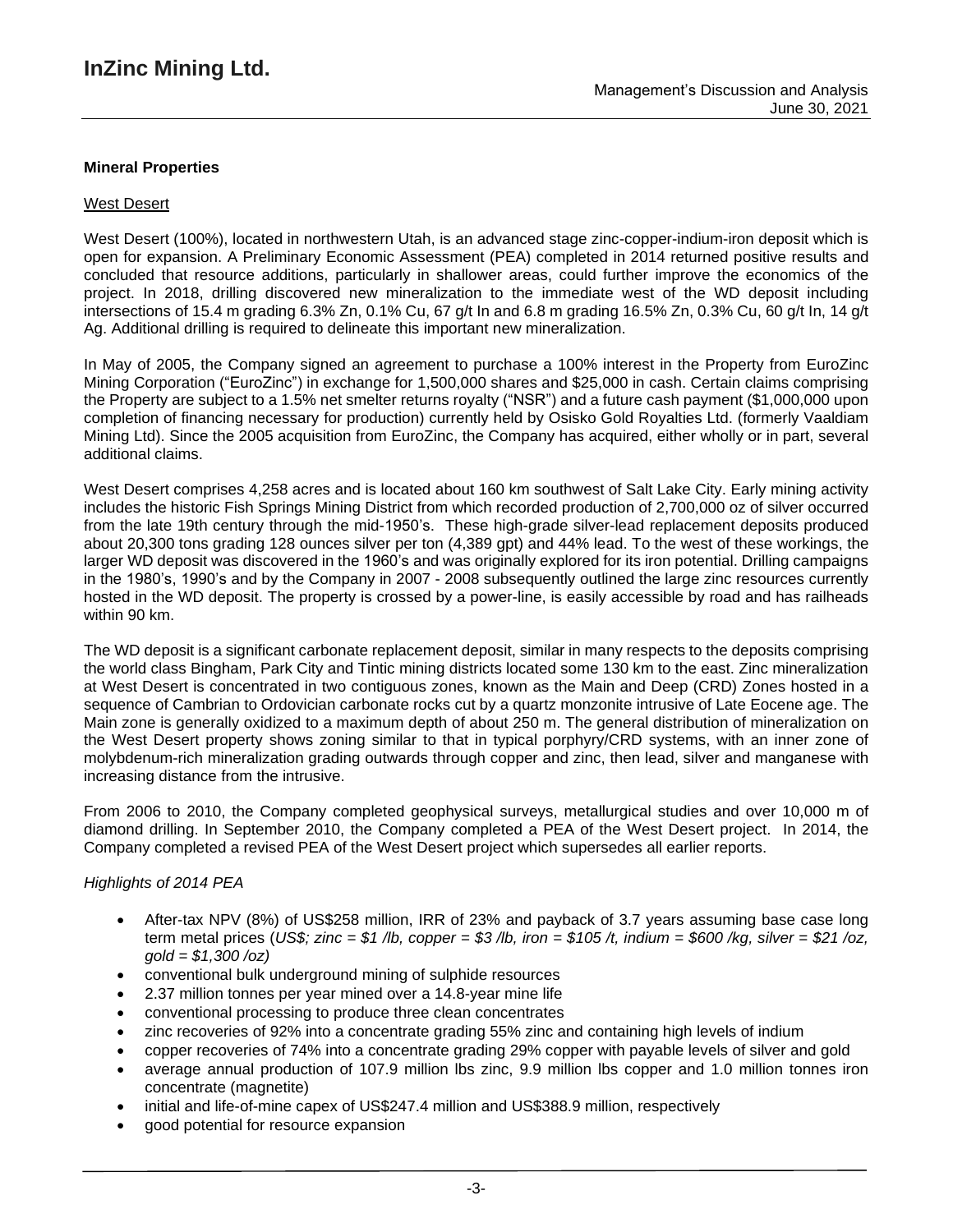### West Desert (cont'd…)

For additional information on the West Desert PEA please refer to the Company's press release dated April 1, 2014 and the Company's report entitled "Technical Report on the West Desert Zinc-Copper-Indium-Magnetite Project, Preliminary Economic Assessment, Juab County, Utah" at [www.inzincmining.com](http://www.inzincmining.com/) or [www.sedar.com.](http://www.sedar.com/)

Note: The PEA is considered preliminary in nature. It includes Inferred mineral resources that are considered too *speculative to have the economic considerations applied that would enable classification as mineral reserves. There* is no certainty that the conclusions within the PEA will be realized. Mineral resources that are not mineral reserves *do not have demonstrated economic viability.*

### *2018 Programs*

In April 2018, the Company commenced diamond drilling. Geophysical surveys, completed in January 2018, supported target selection and corresponding drill hole locations over the exploration area.

On June 6, 2018 and August 27, 2018, the Company reported results of the drill program. The Company completed five deep holes totaling 3,279 m which focused on exploration and expansion of the large zinc resources outlined in the West Desert PEA.

### *Highlights of the 2018 Drill Program*

- Drill hole WD18-01, drilled west of the existing deposit, intersected a thick interval of 15.4 m of 6.3% Zn, 0.1% Cu and 67 g/t In at 340 m below surface and approximately 60 m west of the known boundary of the existing sulphide resources.
- WD18-05, drilled below WD18-01, intersected shallow, high grade sulphide mineralization over 6.8 m averaging 16.5% Zn, 0.3% Cu, 60 g/t In and 14 g/t Ag at a downhole depth of 142 m. The hole was drilled to the west of existing sulphide resources.
- WD18-02, drilled to the east of the existing resources and 400 m to the east of WD18-01, intersected multiple, narrow high grade zones including 1.5 m of 11.6% Zn, 0.1% Cu, 4 g/t In and 53 g/t Ag and established the eastward expansion potential of the CRD (Deep) zone by 175 m to the east.
- WD18-03, drilled 1.27 km to the east of WD18-01, intersected high grade silver mineralization 320 m beneath the historic Utah silver mine with a narrow intercept of 0.3 m of 1,402 g/t Ag, 1.2 g/t Au and 44.5% Pb.
- WD18-04, drilled 120 m to the west of WD18-01, intersected 1.8 m of 8.6% Zn and 339  $\alpha/t$  In at 206.7 m downhole in a thick oxidized interval suggestive of deeper sulphide mineralization below.

The Company has received the necessary permits to complete an additional phase of drilling which is designed target the thicker higher grade western expansion potential discovered in the 2018 program.

### *2021 Expenditure Requirements*

An estimated total of US\$33,000 is required in 2021 to keep the claims and leases comprising West Desert in good standing.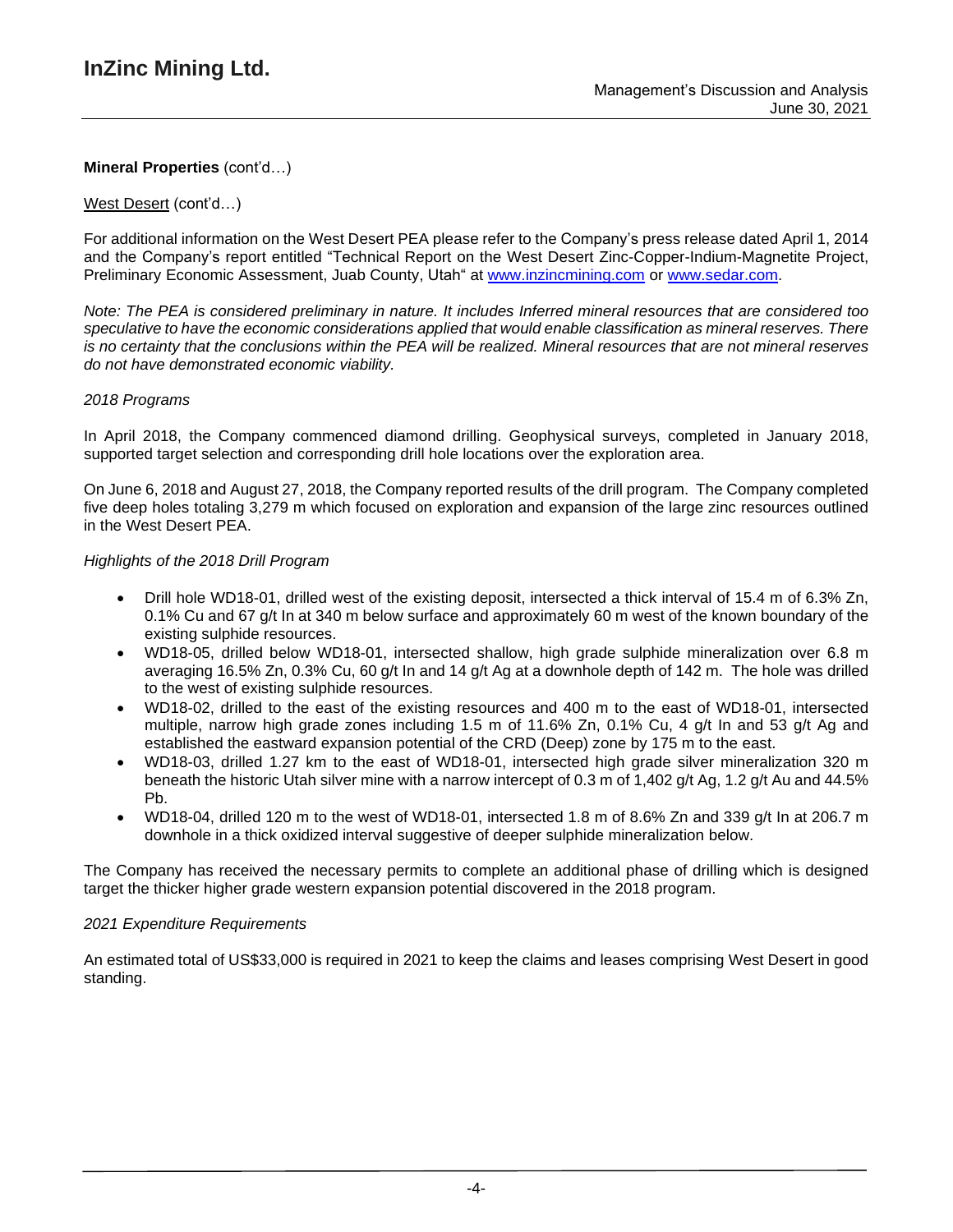## West Desert (cont'd…)

On June 1, 2021, the Company entered into an option agreement (the "Option Agreement") with American West Metals Limited ("American West"), a private Australian company, pursuant to which the Company granted an option ("Option"), subject to an indium royalty in favour of the Company, to earn a 100% interest in West Desert. To earn its interest, America West is required to pay USD \$500,000 on the effective date (the "Effective Date") (received); pay \$1,000,000 within 30 days of American West listing its shares on the Australian Securities Exchange ("ASX") or 12 months after the Effective Date, whichever is earlier; pay USD \$1,500,000 upon the announcement by American West to the ASX of a completed Prefeasibility Study for West Desert or 24 months after the Effective Date, whichever is earlier; and issue \$2,500,000 by way of shares of American West ranking equally with the shares of American West issued under their initial public offering ("IPO") (the "Consideration Shares") of American West. If American West has not listed on the ASX within 12 months of the Effective Date, the Company may elect to receive \$1,250,000 in cash from American West in lieu of Consideration Shares. If American West has not completed the IPO on the ASX within 24 months of the Effective Date, the Company may elect to receive \$2,500,000 in cash in lieu of Consideration Shares.

Upon American West having paid the cash payments above and either having delivered the Consideration Shares or having paid the applicable cash payment in lieu of delivering Consideration Shares, American West may exercise the Option and acquire West Desert. The Company will receive 50% of the revenue from the sale of indium mined from West Desert determined on a NSR basis in accordance with generally accepted industry practice. American West will have the right to reduce the NSR to 25% by paying the Company USD \$5,000,000 in cash at any time prior to the first sale of indium from the project.

During the Option period, American West will be the operator of West Desert. If payments referred to above are not paid when due and American West does not rectify the failure within 45 days, the Company has the right to terminate the Option Agreement and American West shall surrender West Desert promptly to the Company.

Effective Date is defined as the date that is the second business day following the latest of the dates on which the Company receives all necessary regulatory and shareholder approval. The Option Agreement is subject to, among other things, regulatory and shareholder approval.

## Indy

The Indy Sedex exploration project, located in central British Columbia, covers a 25 km strike length (11,000 Ha) of Cambrian to Mississippian aged sedimentary rocks with district scale discovery potential for Sedimentary Exhalative (Sedex) type deposits. Sedex deposits are rare, formed in clusters and only in certain sequences of sedimentary rocks in specific geologic periods. They represent some of the largest known zinc deposits in the world. In western North America, the best located Sedex deposits have now been depleted.

In 2018, an initial drill program discovered Sedex-type mineralization at one of four large areas of strongly anomalous soil geochemistry on the project. In 2019, to further evaluate this expansive property and prioritize the numerous areas of interest, the Company completed extensive soil geochemical sampling and mapping programs. Over 5 km of un-tested multi-element soil geochemical anomalies and associated pathfinder elements typical of Sedex type deposits are now defined.

Indy is located approximately 100 km southeast of the city of Prince George, British Columbia. The property is 85 km south of the CNR transcontinental railway and 65 km south of the Yellowhead highway at elevations ranging from 950 m to 1300 m. The property is accessed by well-maintained Forest Service roads.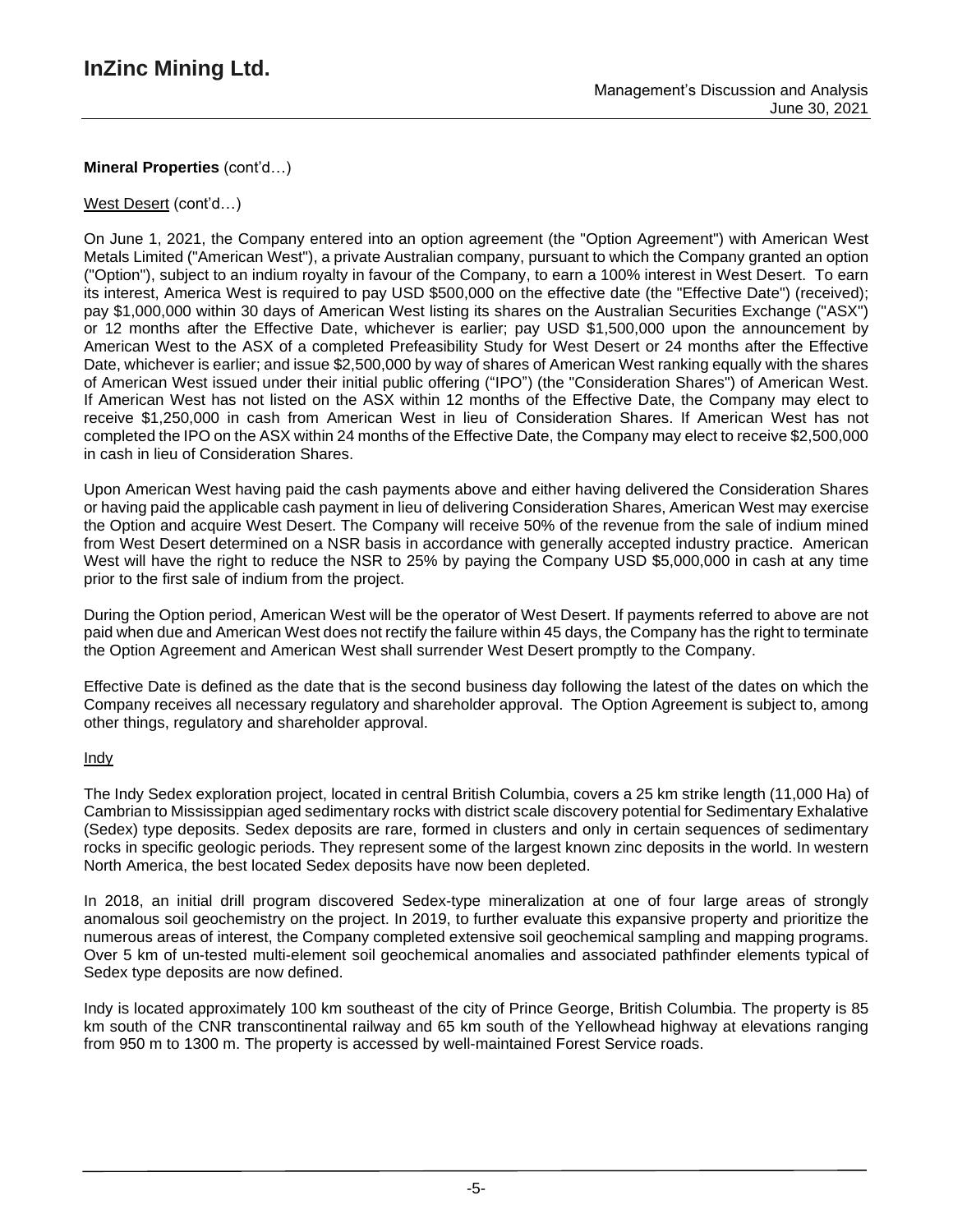### Indy (cont'd…)

On October 17, 2016, subsequently amended April 2, 2020, the Company entered into an option agreement to acquire a 100% interest in Indy from Pac Shield Resources Inc. ("PSR"), a private British Columbia company. Pursuant to the agreement with PSR, the Company has the option to earn a 100% interest over a five year period by making staged cash payments totaling \$315,000 (\$140,000 paid to date), issuing an aggregate of 2,400,000 shares (1,500,000 issued to date) and completing work commitments of \$2,600,000 (first, second, third, and fourth year work commitments totalling \$950,000 have been completed). In addition, a \$500,000 cash payment and the issuance of 500,000 shares of the Company will be made to PSR if the Company files a technical report establishing a 500,000,000 pound zinc resource on the property. A further \$500,000 cash payment will be made to PSR should the Company file a technical report establishing a 750,000,000 pound zinc resource on the property. The property is subject to a 1.0% NSR held by PSR (the "PSR NSR") and a 1.5% NSR held by Kerry Curtis, a director, Chairman of the Board and former interim Chief Executive Officer of the Company, and a director and the controlling shareholder of PSR. On exercise of the option and prior to completion of a feasibility study on the property, the Company has the right to purchase the PSR NSR for \$1,500,000.

### *Previous Activity*

Kennco staked the area in 1981 and between 1980 and 1982 located several zinc-lead-silver geochemical anomalies over a 6.5 km trend. Four short diamond drill holes on two selected geochemical targets were completed.

In 1988, Cominco optioned the property from Kennco and completed soil geochemistry programs outlining a fourth anomaly on the property. Five shallow, wide-spaced diamond drill holes drilled by Cominco in 1989 targeted a portion of a high contrast soil anomaly (Anomaly B). All five holes intersected mineralization at estimated vertical depths less than 100 m over a 450 m long trend. Drill intersections ranged from 1.5 m to 19.7 m, grading from 1.9% to 8.9% zinc, 1.0 g/t to 55.6 g/t silver and 0.04% to 2.4% lead. True widths of these intersections are not known and in some cases core recoveries were less than 50%.

Cominco returned the property to Kennco post 1991, after which only minor activities are recorded.

### *InZinc Programs*

In 2017, the Company completed initial soil geochemical surveys, geological mapping and prospecting in the Anomaly B and C areas.

Additional geochemical surveys were completed in mid-August 2018, prior to an initial diamond drill program (1270 m in eleven drill holes) which was completed in September 2018. The program focused on testing anomalous soil geochemistry with shallow drill holes located in the southern portion of Anomaly B.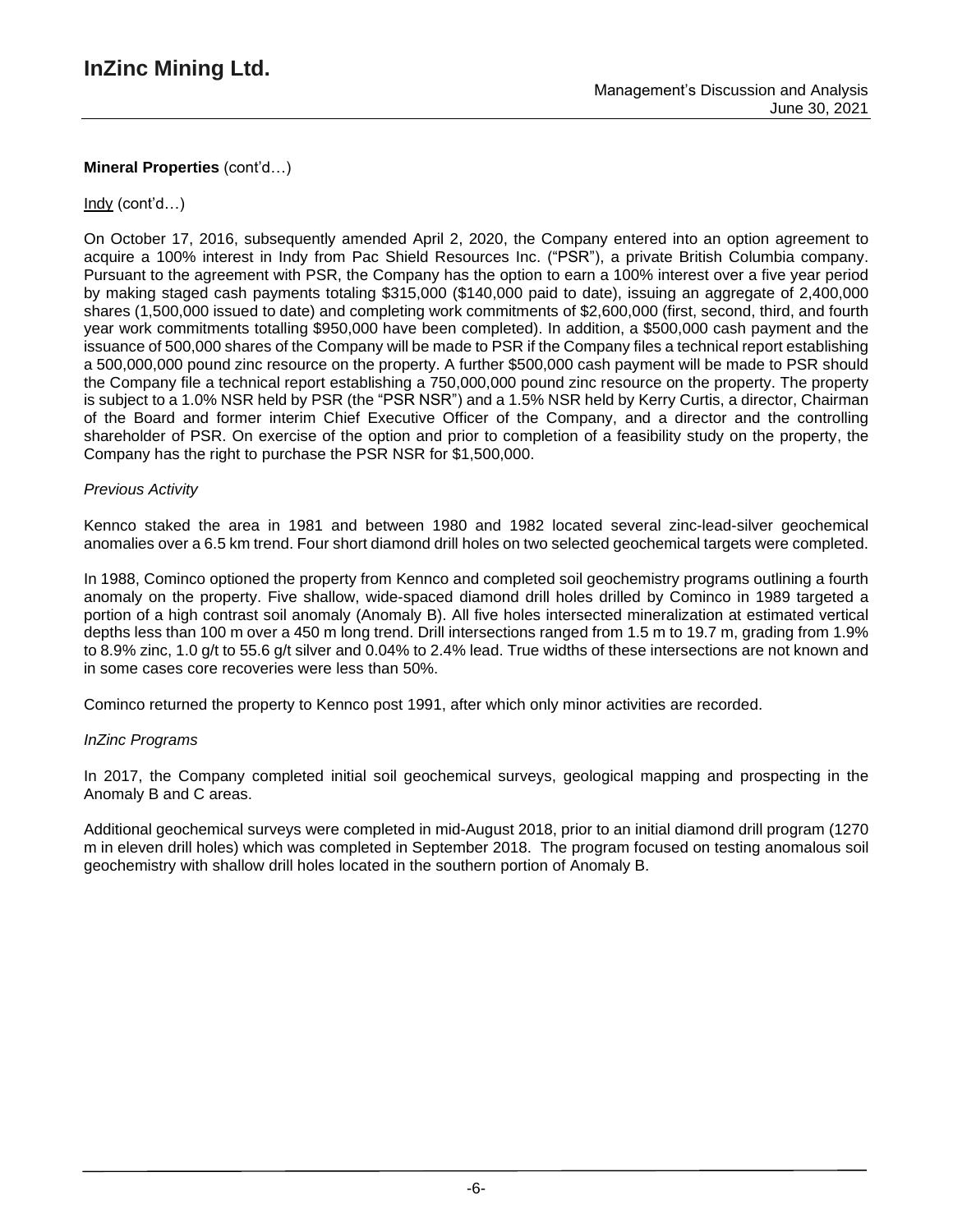Indy (cont'd…)

## *InZinc Programs* (cont'd…)

In November 2018, the company announced the discovery of shallow, high grade zinc sulphide mineralization in drill hole IB18-009 at the B-9 zone. Significant drill intersections from the 2018 drill program include:

### **B-9 Zone 2018 Drilling – Selected Highlights**

- 12.33% Zn, 2.98% Pb, 24.46 g/t Ag over 6.29 m at 60 m below surface in hole IB18-009
- 5.76% Zn, 0.48% Pb, 3.41 g/t Ag over 6.73 m at 56 m below surface in hole IB18-008
- 4.49% Zn, 1.13% Pb, 7.32 g/t Ag over 4.28 m at 27 m below surface and
- 2.24% Zn, 0.83% Pb, 5.23 g/t Ag over 5.38 m at 33 m below surface and
- 3.50% Zn, 0.66% Pb, 4.59 g/t Ag over 4.57 m at 37 m below surface in Hole IB18-002
- 9.26% Zn, 2.43% Pb, 17.98 g/t Ag over 3.05 m at 23 m below surface in hole IB18-003\*
- 3.88% Zn, 1.34% Pb, 8.90 g/t Ag over 3.99 m at 29 m below surface in hole IB18-006

Note: Drilled intersections are apparent width only. The intersections in IB18-002 are separated by lost core/no recovery. \*Low core *recoveries.*

The potential extension of the mineralization intersected at the B-9 Zone is supported by multiple, untested, highcontrast soil geochemical trends which extend to the west, north and south of the area currently drilled. Depth potential of the B-9 mineralization also remains to be tested.

In late 2018, the Company increased its claim holdings to encompass an additional zinc-in-soil geochemical anomaly, called the Action anomaly. The Action anomaly was discovered by Noranda Exploration in 1989, returning high contrast zinc-in-soil geochemical samples over a trend of 800 m.

### *2019 Programs*

From mid-June until late-August, extensive soil geochemical surveys (1,194 soils) to further outline, extend and prioritize the various anomalies were completed. Additional work included mapping and prospecting programs on priority targets. The results of these programs were announced in late September 2019. Highlights included the definition of a large new Sedex target called the Delta Horizon. The new target is located 5 km northwest of the B-9 Zone.

### *2019 Program Summary - Large Exploration Targets*

- **Delta Horizon:** 659 B-horizon soil samples outline a 1.5 km long high contrast, multi-element geochemical anomaly defined by distinctive Sedex pathfinder elements and rock exposures.
- **Anomaly B:** 379 soil samples extended and defined the geochemical trends associated with the 2018 Sedex discovery area (B-9 Zone). Multiple, parallel Sedex style trends are now defined with an aggregate length of 2 km of which 90% remains untested by drilling.
- **Anomaly C:** expanded the high contrast, untested geochemical anomaly to a 750 m length.
- **Action Zone Reconnaissance:** 750 m length high contrast geochemical anomaly, untested and open for expansion.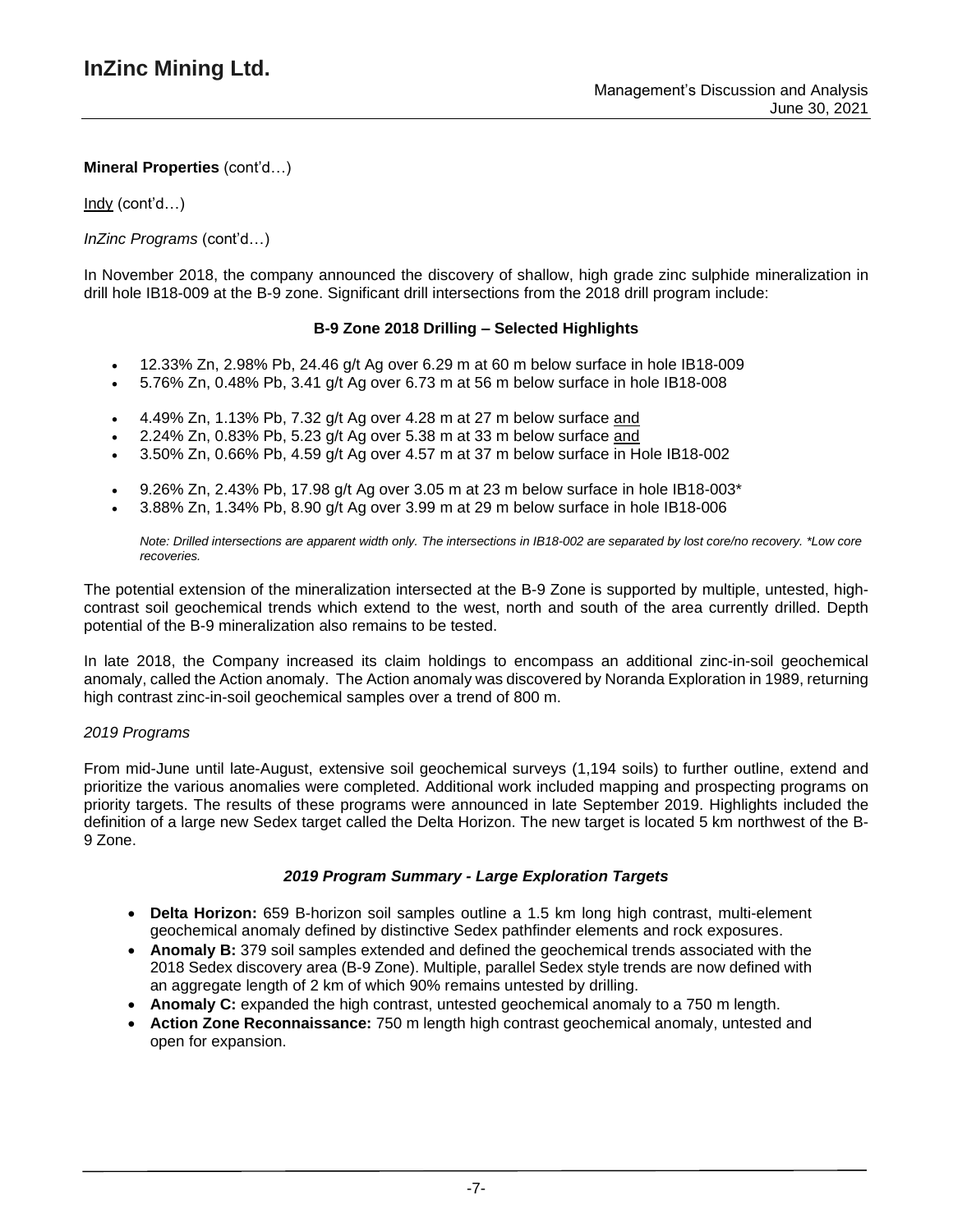Indy (cont'd…)

*2019 Programs* (cont'd…)

The 2019 program identified the distinctive geochemical signatures associated with Sedex deposits, in several potentially stacked horizons over the 7 km long main trend. The aggregate length of geochemical targets on the project now exceeds 5 km.

Exploration activities are permitted and monitored under a Multi-Year Access Bond ("MYAB") with the Government of British Columbia. Exploration expenditures are eligible for the BC Mineral Exploration Tax Credit ("BCMETC"). The Company has received \$314,976 for the BCMETC claims for 2017 – 2019. The BCMETC claim for 2020 is currently being processed.

### *2021 Expenditure Requirements*

Under the terms of the Indy option agreement, additional property expenditures of \$350,000 are required on or before January 29, 2021. These requirements have been met.

## **Summary of Exploration and Evaluation Assets and Activities**

### Exploration and evaluation asset summary

Exploration and evaluation asset acquisition costs for the six months ended June 30, 2021 are as follows:

|                                                              | <b>West Desert</b> | <b>Indy</b>      | Total               |
|--------------------------------------------------------------|--------------------|------------------|---------------------|
| Balance, December 31, 2020                                   | S<br>394,127       | 218,763<br>S     | 612,890<br>S        |
| Additions during the year:<br>Cash payments<br>Shares issued | ۰<br>۰             | 35,000<br>18,000 | 35,000<br>18,000    |
| Option payment received                                      | (394,127)          | 53,000           | 53,000<br>(394,127) |
| <b>Total, June 30, 2021</b>                                  | \$.                | 271,763          | 271,763<br>S        |

### Exploration and evaluation expenditures

Exploration and evaluation expenditures for the six months ended June 30, 2021 are as follows:

|                             |   | <b>West Desert</b> |   | Indv   |   | Total  |
|-----------------------------|---|--------------------|---|--------|---|--------|
| Claims maintenance          | S | 633                | S | ۰.     | S | 633    |
| Equipment and supplies      |   | 2,068              |   | ۰      |   | 2,068  |
| Personnel                   |   |                    |   | 11,000 |   | 11,000 |
| Room and board              |   | 452                |   | 2,500  |   | 2,952  |
| <b>Total, June 30, 2021</b> |   | 3.153              | S | 13.500 | S | 16,653 |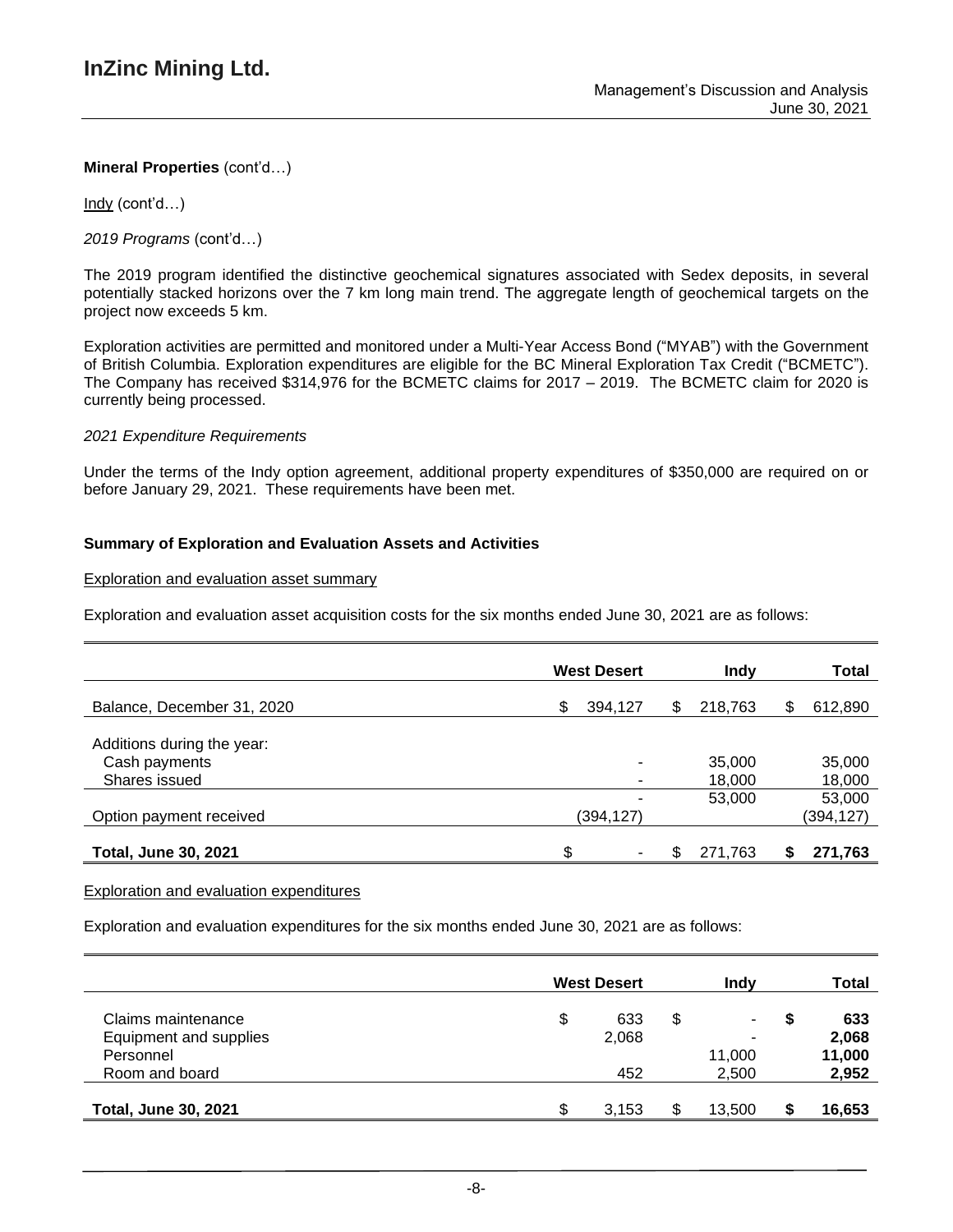# **Selected Quarterly Information**

| <b>Quarter Ended</b> |        | Revenue | Net income (loss) and<br>comprehensive income (loss) |            |              |  | Net income (loss)<br>per share (1) |
|----------------------|--------|---------|------------------------------------------------------|------------|--------------|--|------------------------------------|
| June 30, 2021        | c<br>J | Nil     | จ                                                    | (41,270)   | \$<br>(0.00) |  |                                    |
| March 31, 2021       | \$     | Nil     | \$                                                   | (29, 292)  | \$<br>(0.00) |  |                                    |
| December 31, 2020    | \$     | Nil     |                                                      | 15.723     | \$<br>(0.00) |  |                                    |
| September 30, 2020   | \$     | Nil     | \$                                                   | (129, 826) | \$<br>(0.00) |  |                                    |
| June 30, 2020        | \$     | Nil     | \$                                                   | (66,724)   | \$<br>(0.00) |  |                                    |
| March 31, 2020       | \$     | Nil     | \$                                                   | (21, 274)  | \$<br>(0.00) |  |                                    |
| December 31, 2019    | \$     | Nil     | S                                                    | 112,577    | \$<br>(0.00) |  |                                    |
| September 30, 2019   | \$     | Nil     | \$                                                   | (224, 481) | \$<br>(0.00) |  |                                    |

*(1)* basic and diluted

The loss and comprehensive loss for the Company varies from quarter to quarter, depending mainly on the amount of exploration activities, communication and investor relations activities, professional fees, and whether stock options were granted.

# **Current Quarter**

The loss and comprehensive loss for the three months ended June 30, 2021 was \$41,270 or \$0.00 per share compared with loss and comprehensive loss of \$66,724 or \$0.00 per share during the same quarter of 2020. The following discussion should be read in conjunction with the accompanying Financial Statements and related notes for the period.

The table below explains the significant changes in expenditures for the three months ended June 30, 2021 compared with June 30, 2020.

| <b>Expense</b>                              | <b>Change in Expense</b> | <b>Explanation for Change</b>                                                                                                                     |
|---------------------------------------------|--------------------------|---------------------------------------------------------------------------------------------------------------------------------------------------|
| Professional fees                           | Increase of \$97,761     | The increase resulted from legal fees incurred on the<br>option agreement with America West.                                                      |
| Share-based compensation                    | Increase of \$69,727     | There were more incentive share options granted and<br>that vested during the current period as compared to the<br>prior period.                  |
| Gain on exploration and<br>evaluation asset | Increase of \$208,941    | This amount consists of the balance of the option<br>payment received on the America West agreement, after<br>reducing the property value to nil. |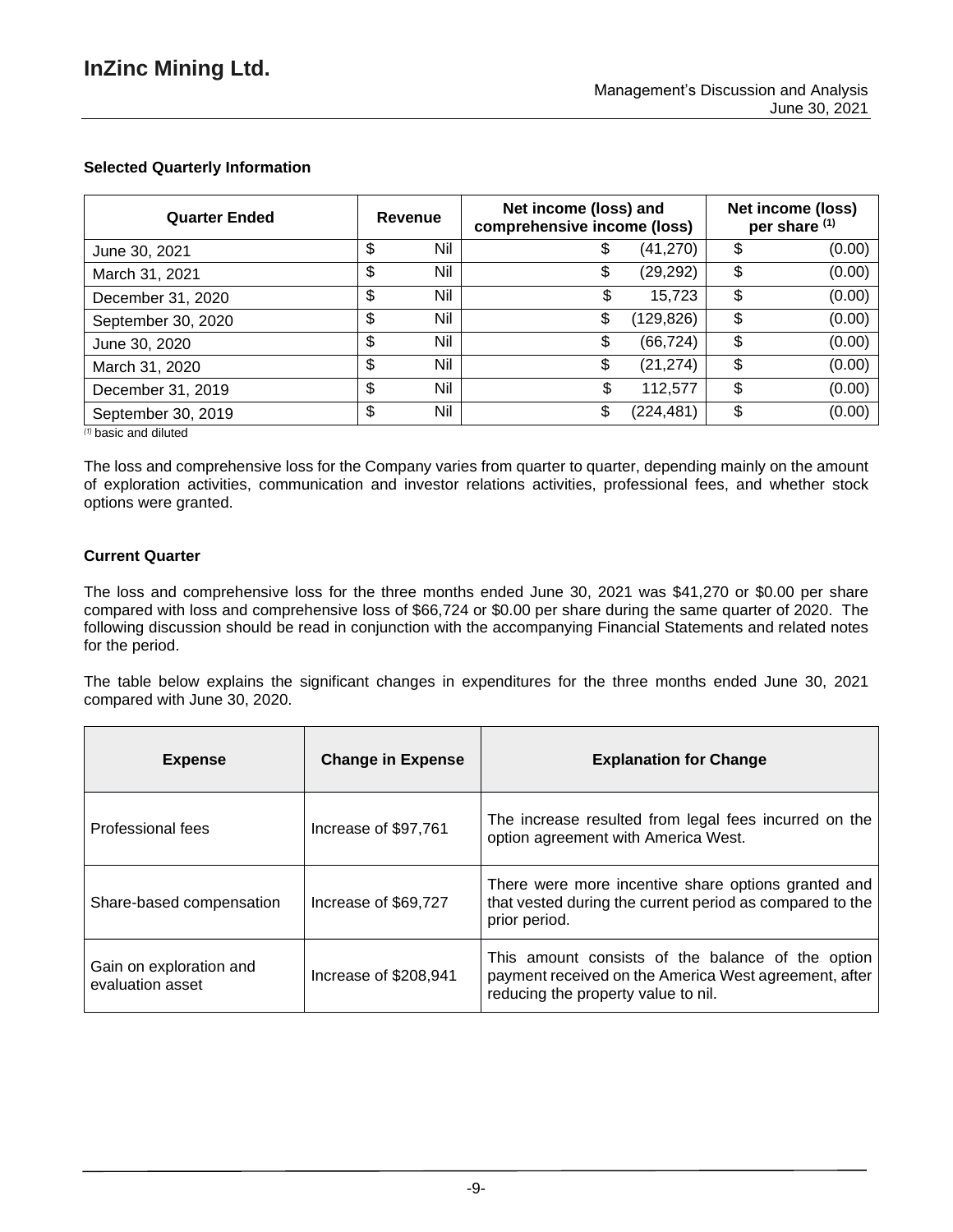### **Results of Operations**

The loss and comprehensive loss for the six months ended June 30, 2021 was \$70,562 or \$0.00 per share compared with a loss of \$87,998 or \$0.00 per share during the same period of 2020. The following discussion should be read in conjunction with the accompanying condensed interim consolidated financial statements and related notes for the period.

The table below explains the significant changes in expenditures, not described above, for the six months ended June 30, 2021 compared with June 30, 2020.

| <b>Expense</b>        | <b>Change in Expense</b> | <b>Explanation for Change</b>                                                                                                                       |
|-----------------------|--------------------------|-----------------------------------------------------------------------------------------------------------------------------------------------------|
| Foreign exchange loss | Decrease of \$13,469     | The reclamation bond on West Desert is held in USD and<br>the USD dollar weakened against the CAD, creating an<br>unrealized foreign exchange loss. |

### **Related Party Transactions**

The Company entered into the following transactions with related parties during the six months ended June 30, 2021:

Summary of key management personnel compensation:

|                                              | For the six<br>months ended<br>June 30, 2021 | For the six<br>months ended<br><b>June 30, 2020</b> |
|----------------------------------------------|----------------------------------------------|-----------------------------------------------------|
| Professional fees (Steve Vanry)              | \$<br>11,000                                 | \$<br>6,000                                         |
| Share-based compensation (John Murphy)       | 13.717                                       | 1,243                                               |
| Share-based compensation (Kerry Curtis)      | 12,802                                       | 1,989                                               |
| Share-based compensation (Louis Montpellier) | 12,802                                       | 1,243                                               |
| Share-based compensation (Steve Vanry)       | 5,771                                        | 999                                                 |
| Share-based compensation (Wayne Hubert)      | 10,973                                       | 1,989                                               |
|                                              |                                              |                                                     |
|                                              | 67,065                                       | 13,463                                              |

Included in accounts payable and accrued liabilities are amounts owing to related parties of \$7,087 (December 31, 2020 - \$1,050).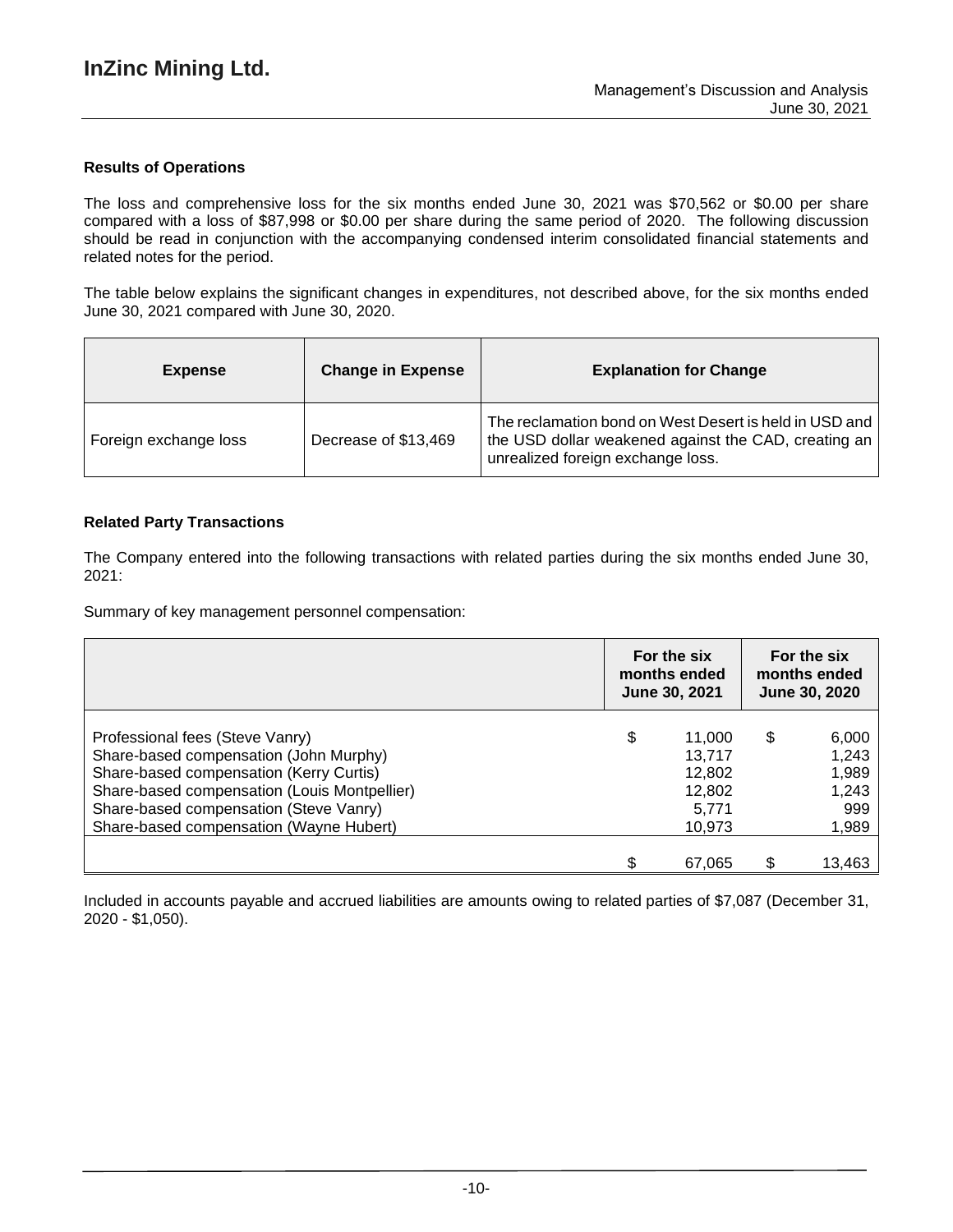# **Liquidity, Financial Position and Capital Resources**

The Company's liquidity and capital resources are as follows:

|                                                                 | <b>June 30,</b><br>2021 |                                   | December 31,<br>2020 |                                   |
|-----------------------------------------------------------------|-------------------------|-----------------------------------|----------------------|-----------------------------------|
| Cash<br><b>Receivables</b><br>Prepaids<br>Marketable securities | \$                      | 952,908<br>5,663<br>11,807<br>499 | \$                   | 270,214<br>1,355<br>21,691<br>291 |
| Total current assets                                            |                         | 970,877                           | \$                   | 293,551                           |
| Accounts payable and accrued liabilities                        |                         | 181,565                           | \$                   | 50,277                            |
| <b>Total current liabilities</b>                                |                         | 181,565                           | \$                   | 50,277                            |
| Working capital                                                 | ፍ                       | 789,312                           | \$                   | 243,274                           |

The Company had a net working capital position of \$789,312 at June 30, 2021 compared with \$243,274 as at December 31, 2020.

The Company had cash on hand of \$952,908 on June 30, 2021 (December 31, 2020 - \$270,214). The source of cash consists of receipt of option payment from American West, funds raised in previous financings, along with proceeds from the BCMETC, less cumulative expenditures incurred. The primary use of cash during the six months ended June 30, 2021 was the funding of operations of \$82,986 (2020 - \$83,986) and the acquisition of exploration and evaluation assets of \$35,000 (2020 - \$25,000). There was one financing during the six months ended June 30, 2021, which raised net proceeds of \$198,250, as compared to no financings during the six months ended June 30, 2020. The Company received \$602,430 from America West for the option payment; there was no comparable receipt of funds in the prior period.

The Company's general and administrative costs, exclusive of any management compensation or direct business costs such as acquisitions, exploration field work or travel, are in the range of \$180,000 annually. These maintenance costs are typical for a public company of this nature and consist of stock exchange fees, legal fees, accounting and audit fees, transfer agent fees and general office expenses such as rent, insurance, basic administrative assistance and phone. As the Company has commenced further exploration of its properties, it may have an impact on general and administrative costs.

The Company has no known mineral reserves and is not in commercial production on any of its properties and accordingly, the Company does not generate cash from operations. The Company finances exploration activities by raising capital from equity markets from time to time.

## **Proposed Transactions**

There are no proposed transactions to be reported.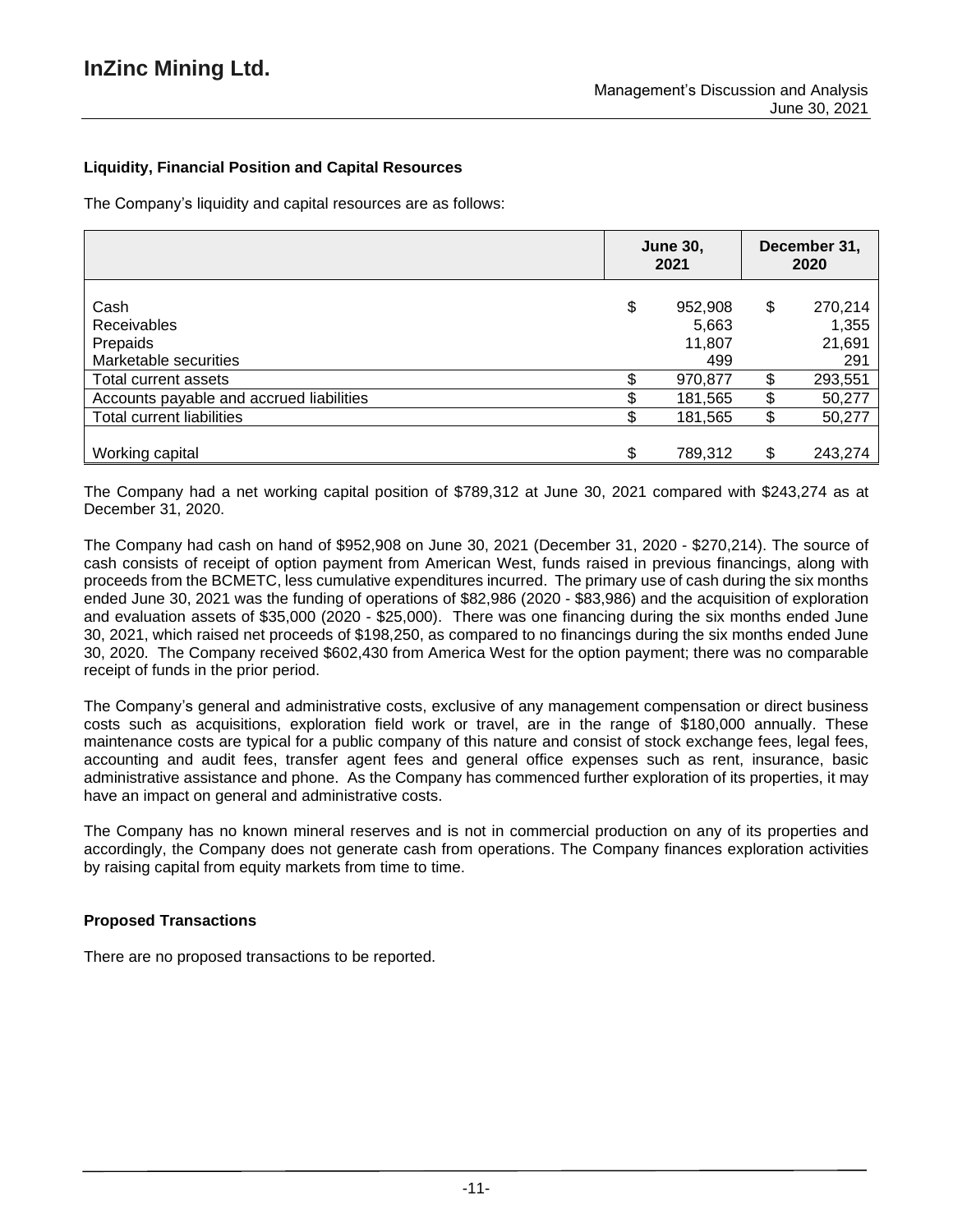### **Risks and Uncertainties**

The business and operations of the Company are subject to numerous risks, many of which are beyond the Company's control. The Company considers the risks set out below to be some of the most significant to potential investors in the Company, but not all of the risks associated with an investment in securities of the Company. If any of these risks materialize into actual events or circumstances or other possible additional risks and uncertainties of which the Company is currently unaware or which it considers to be material in relation to the Company's business actually occur, the Company's assets, liabilities, financial condition, results of operations (including future results of operations), business and business prospects, are likely to be materially and adversely affected. In such circumstances, the price of the Company's securities could decline and investors may lose all or part of their investment.

### History of losses

The Company has incurred net losses since inception and as of June 30, 2021, had an accumulated deficit of \$16,970,110.

#### No history of dividends

Since incorporation, the Company has not paid any cash or other dividends on its common stock and does not expect to pay such dividends in the foreseeable future, as all available funds will be invested primarily to finance its mineral exploration programs. The Company will need to achieve profitability prior to any dividends being declared.

#### **Dilution**

The Company does not generate any revenues and does not have sufficient financial resources to undertake by itself all of its planned expenditures. The Company has limited financial resources and has financed its operations primarily through the sale of securities such as common shares. The Company will need to continue its reliance on the sale of such securities for future financing, resulting in dilution to the Company's existing shareholders. The amount of additional funds required will depend largely on the success of the Company's exploration programs.

Further expenditures will depend on the Company's ability to obtain additional financing which may not be available under favourable terms, if at all.

#### Capital and liquidity risk

The amount of financial resources available to invest for the enhancement of shareholder value is dependent upon the size of the treasury, profitable operations, and willingness to utilize debt and issue equity. Due to the size of the Company, financial resources are limited and if the Company exceeds growth expectations or finds investment opportunities it may require debt or equity financing. There is no assurance that the Company will be able to obtain additional financial resources that may be required to successfully finance transactions or compete in its markets on favourable commercial terms.

#### Dependence on key personnel

Loss of certain members of the executive team or key operational leaders of the company could have a disruptive effect on the implementation of the Company's business strategy and the efficient running of day-to-day operations until their replacement is found. Recruiting personnel is time consuming and expensive and the competition for a professional is intense. The Company may be unable to retain its key employees or attract, assimilate, retain or train other necessary qualified employees, which may restrict its growth potential.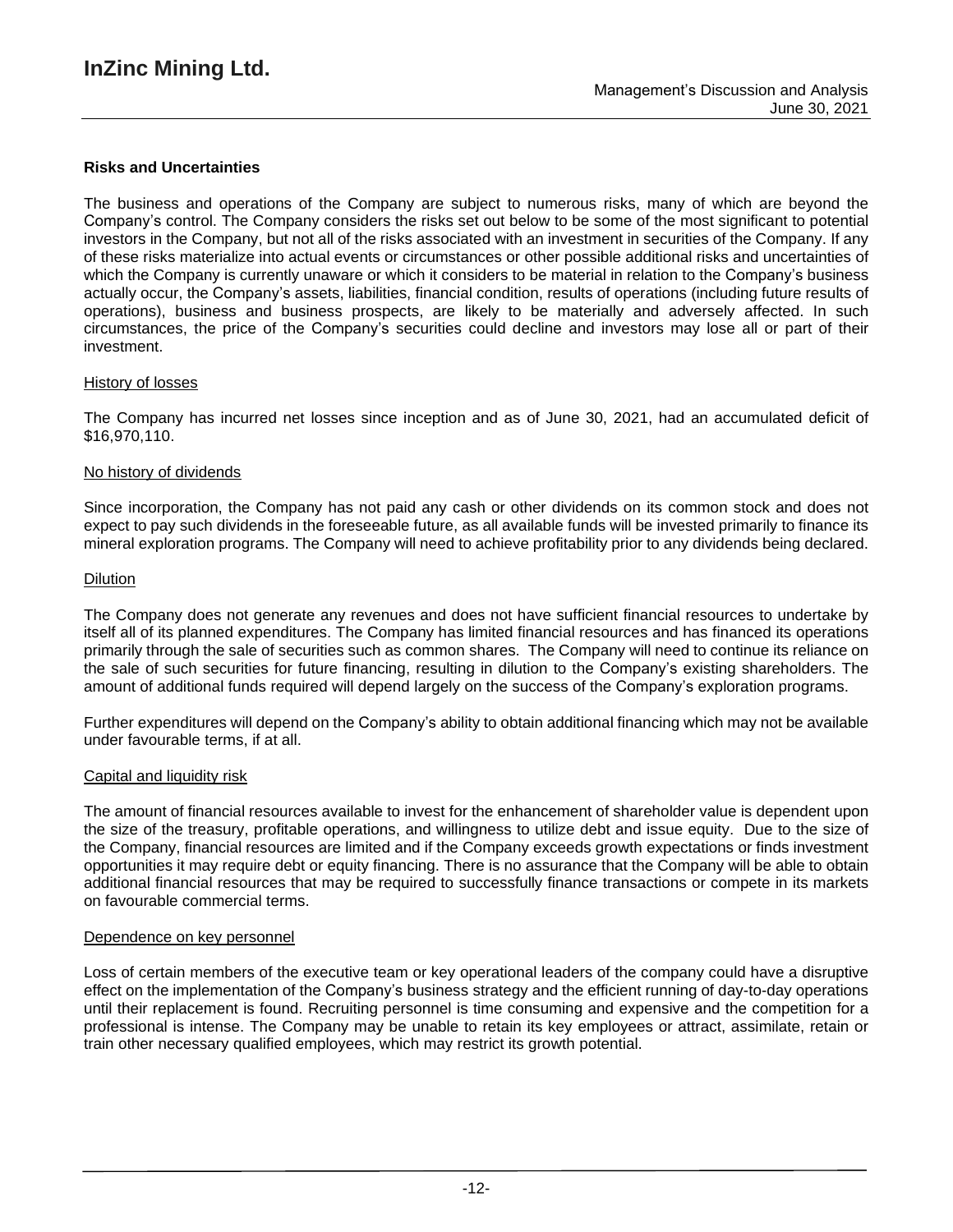## **Risks and Uncertainties** (cont'd…)

### Mineral exploration

Mineral exploration is subject to a high degree of risk, which even a combination of experience, knowledge and careful evaluation may fail to overcome. These risks may be even greater in the Company's case given its formative stage of development. Furthermore, exploration activities are expensive and seldom result in the discovery of a commercially viable resource. There is no assurance that the Company's exploration will result in the discovery of an economically viable mineral deposit.

### Preliminary Economic Assessments

Preliminary Economic Assessments are considered to be preliminary in nature. They include inferred mineral resources that are considered too speculative to have the economic considerations applied that would enable their classification as mineral reserves. There is no certainty that the conclusions within a Preliminary Economic Assessment will be realized. Mineral resources that are not mineral reserves do not have demonstrated economic viability.

### Management of industry risk

The Company is engaged primarily in mineral exploration and manages related industry risk issues directly. The Company's mineral exploration activities expose it to potential environmental liability risk. It is management's policy to review environmental compliance and exposure on an ongoing basis. The Company follows industry standards and specific project environmental requirements. The Company is currently in the exploration stage on its property interests and has not determined whether significant site recovery costs will be required. Management is not aware of and does not anticipate any significant environmental remediation costs or liabilities in respect of its current operations.

### Commodity and equity prices

The Company has exposure to price risk with respect to commodity and equity prices. Equity price risk is defined as the potential adverse impact on the Company's earnings due to movements in individual equity prices or general movements in the level of the stock market. Commodity price risk is defined as the potential adverse impact on earnings and economic value due to commodity price movements and volatilities.

### Other risks

The Company will need additional funding to complete its short and long term objectives. The ability of the Company to raise such financing in the future will depend on the prevailing market conditions, as well as the business performance of the Company. Current global financial conditions have been subject to increased volatility which has negatively impacted access to public financing. There can be no assurances that the Company will be successful in its efforts to raise additional financing on terms satisfactory to the Company. The market price of the Company's shares at any given point in time may not accurately reflect value. If adequate funds are not available or not available on acceptable terms, the Company may not be able to take advantage of opportunities, to develop new projects or to otherwise respond to competitive pressures.

The Company is dependent upon the services of key executives, including the Chief Executive Officer. Certain directors and officers of the Company also serve as directors and/or officers of other companies involved in mineral exploration and development and, consequently, there exists the possibility for such directors and officers to be in a position of conflicts of interest.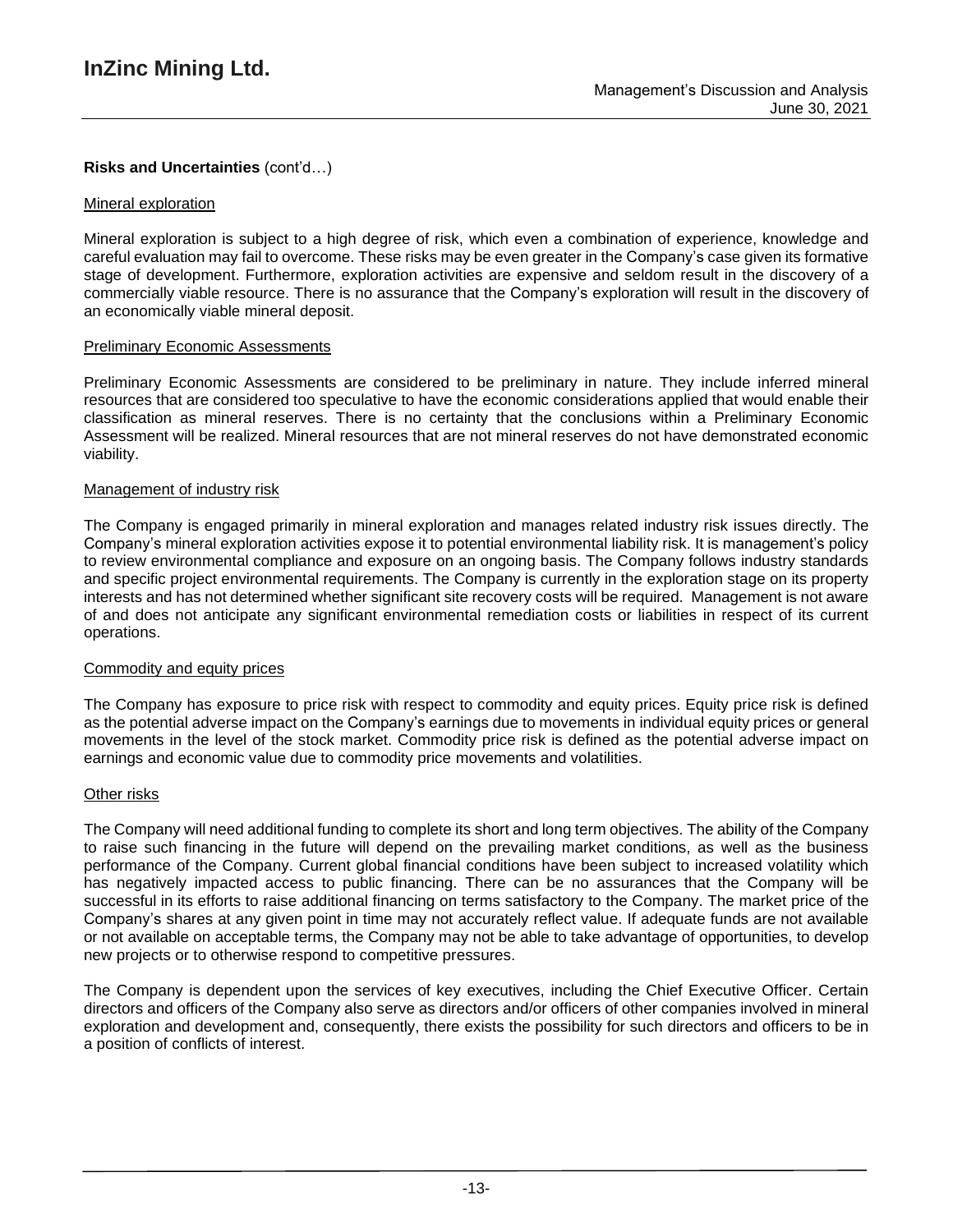# **Risks and Uncertainties** (cont'd…)

### Other risks (cont'd…)

The Company's business and operations could be adversely affected by the outbreak of an epidemic or a pandemic or other health crises, including the recent outbreak of COVID-19. On January 30, 2020, the World Health Organization declared the outbreak a global health emergency and on March 20, 2020, the government of Canada closed their border to non-essential travel. The Canadian government has enacted 14 days of mandatory quarantine for any person entering Canada by air, sea or land. Global government actions, including these restrictive measures in Canada, along with market uncertainty could cause an economic slowdown resulting in a decrease in the demand for metals and have a negative impact on metal prices, as well as possible disruptions to global supply chains. While these effects are expected to be temporary, the duration of the business disruptions internationally and related financial impact cannot be reasonably estimated at this time.

### **Critical Accounting Estimates**

The preparation of the condensed interim consolidated financial statements in conformity with IFRS requires management to make certain estimates, judgments and assumptions that affect the reported amounts of assets and liabilities at the date of the condensed interim consolidated financial statements and the reported expenses during the period.

Although management uses historical experience and its best knowledge of the amount, events or actions to form the basis for judgments and estimates, actual results may differ from these estimates.

Estimates are made when applying accounting policies. The critical estimates that have the most significant effects on the amounts recognized in the condensed interim consolidated financial statements are as follows:

### Economic recoverability and probability of future economic benefits of exploration and evaluation assets

Management has determined that exploration, evaluation, and related costs incurred which were capitalized may have future economic benefits and may be economically recoverable. Management uses several criteria in its assessments of economic recoverability and probability of future economic benefits including, geologic and other technical information, a history of conversion of mineral deposits with similar characteristics to its own properties to proven and probable mineral reserves, the quality and capacity of existing infrastructure facilities, evaluation of permitting and environmental issues and local support for the project.

### Valuation of share-based compensation

The Company uses the Black-Scholes Option Pricing Model for valuation of share-based compensation. Option pricing models require the input of subjective assumptions including expected price volatility, interest rate, and forfeiture rate. Changes in the input assumptions can materially affect the fair value estimate and the Company's earnings and equity reserves.

### **New Accounting Policies Adopted**

There were no changes in accounting policies, including initial adoption, during the period.

### **Off-Balance Sheet Arrangements**

The Company does not have any off-balance sheet arrangements.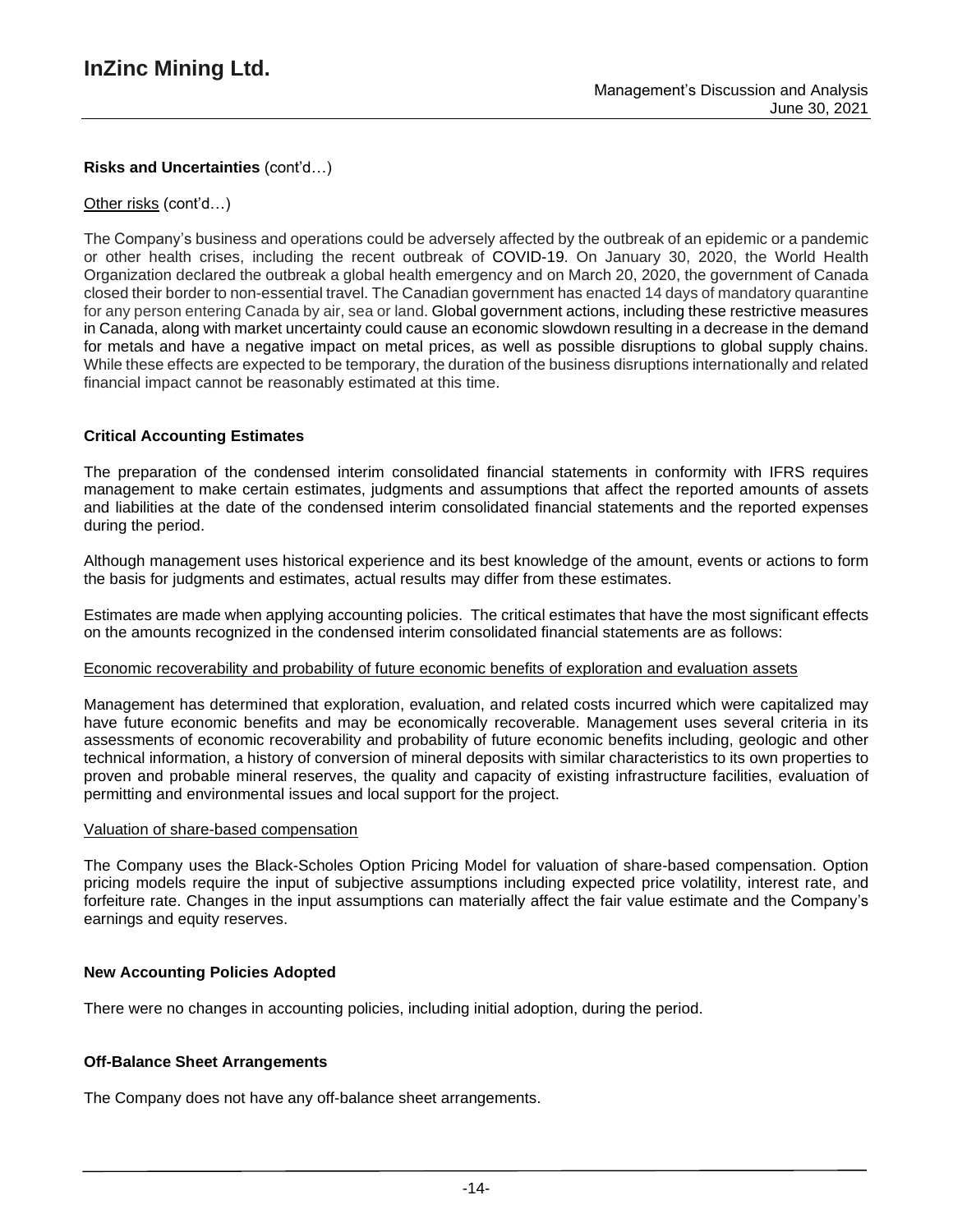### **Financial Instruments and Risk Management**

Financial instruments measured at fair value are classified into one of three levels in the fair value hierarchy according to the relative reliability of the inputs used to estimate the fair values. The three levels of the fair value hierarchy are:

- Level 1 Unadjusted quoted prices in active markets for identical assets or liabilities;
- Level 2 Inputs other than quoted prices that are observable for the asset or liability either directly or indirectly; and
- Level 3 Inputs that are not based on observable market data.

Marketable securities are measured at fair value using level 1 inputs. The fair value of cash, receivables, reclamation deposits, and accounts payable and accrued liabilities approximates their carrying values.

#### Financial risk factors

The Company is exposed to a variety of financial risks by virtue of its activities including credit, liquidity, interest rate, foreign currency, and price risk.

#### *Credit risk*

The Company is exposed to industry credit risks arising from its cash holdings and receivables. The Company manages credit risk by placing cash with major Canadian financial institutions. The Company's receivables are due from the Federal Government of Canada. Management believes that credit risk related to these amounts is nominal.

#### *Liquidity risk*

Liquidity risk is the risk that the Company will not have sufficient funds to meet its financial obligations when they are due. To manage liquidity risk, the Company reviews additional sources of capital and financing to continue its operations and discharge its commitments as they become due.

#### *Interest rate risk*

Interest rate risk is the risk that the fair value of future cash flows of a financial instrument will fluctuate because of changes in market interest rates. The Company is not exposed to interest rate risk as it does not have any significant financial instruments with interest rates, with the exception of cash. Interest earned on cash is based on prevailing bank account interest rates, which may fluctuate. A 1% change in interest rates would result in a nominal difference for the six months ended June 30, 2021.

### *Foreign currency risk*

The Company is exposed to foreign currency risk on fluctuations related to cash and accounts payables and accrued liabilities that are denominated in United States Dollars. A 10% change in foreign exchange rates would result in a nominal difference for the six months ended June 30, 2021.

#### *Price risk*

The Company has limited exposure to price risk with respect to commodity and equity prices. Equity price risk is defined as the potential adverse impact on the Company's earnings due to movements in individual equity prices or general movements in the level of the stock market. Commodity price risk is defined as the potential adverse impact on earnings and economic value due to commodity price movements and volatilities.

### **Subsequent Events**

Events subsequent to June 30, 2021 have been disclosed elsewhere in this MD&A.